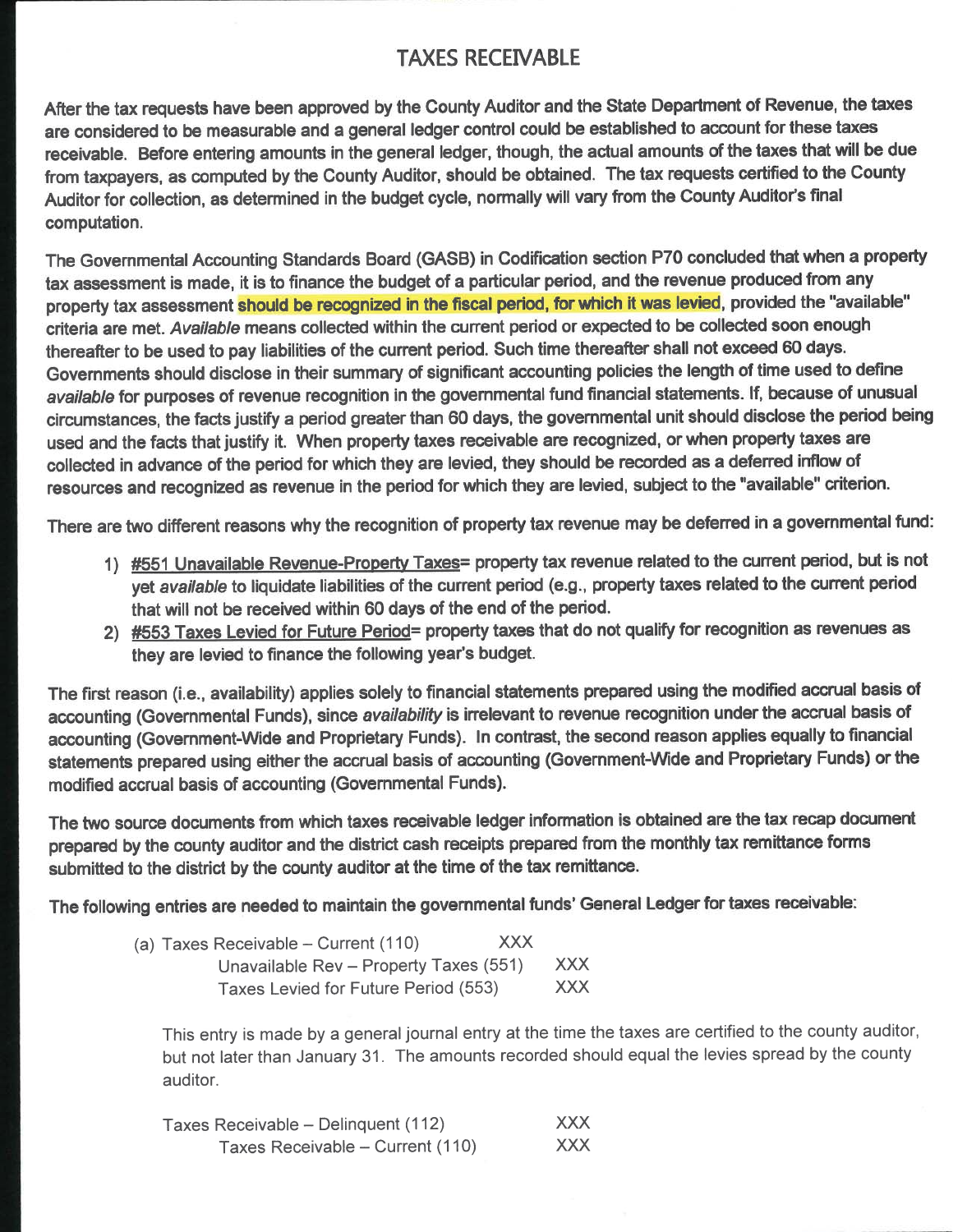To move the entire remaining current levy to delinquent status.

(b) Cash

Revenue

**XXX XXX** 

This entry is made from February through June in the Cash Receipts Journal to record the collection of current taxes. (Note that February is the first month of tax collections against the current levy because the county collects the taxes in January and remits them to the district in February.)

(c) Unavailable Revenue-Property Taxes (551) XXX Taxes Receivable - Current (110) **XXX** 

This general journal entry is made monthly to record the collection of taxes against the receivable and unavailable revenue - property taxes account.

## **EXAMPLE:**

For the purpose of simplicity let us assume that the tax levy in dollars for the current year in General Fund is \$500,000 (\$250,000 relates to current year and \$250,000 levied to finance next year's budget) and the tax collection for the first five tax months from February through June is \$230,000, then the computed taxes receivable would be \$200,000.

| <b>TAXES RECEIVABLE - Current</b> |           | \$500,000 |
|-----------------------------------|-----------|-----------|
| Less Collection against levy:     |           |           |
| February                          | \$30,000  |           |
| March                             | \$20,000  |           |
| April                             | \$40,000  |           |
| May                               | \$100,000 |           |
| June                              | \$40,000  |           |
| <b>Total Collections</b>          |           | \$230,000 |
| Taxes Receivable, June 30         |           | \$270,000 |

If the entries were made monthly, which we suggest, the entries would start out for the calendar year as follows:

January

| Taxes Receivable - Current -110    | \$500,000 |           |
|------------------------------------|-----------|-----------|
| Unavail Rev- Prop Tax-551          |           | \$250,000 |
| Taxes Levied for Future Period-553 |           | \$250,000 |
| February                           |           |           |
| Cash - 101                         | \$30,000  |           |
| $Re$ venue $-1110$                 |           | \$30,000  |
| Unavail Rev - Prop Tax -551        | \$30,000  |           |
| Taxes Receivable - Current-110     |           | 30,000    |

Entries for March through June will be similar to above entries for February.

The discussion, so far, has been concerned with the accounting treatment of current taxes receivable. The accounting treatment in subsequent years is quite simple in that the remaining Taxes Receivable - Current are not closed out, but transferred to another General Ledger account called Taxes Receivable - Delinquent (112). A subsidiary General Ledger account may be maintained for each tax levy year (112.1, 112.2, 112.3, etc.) if desired.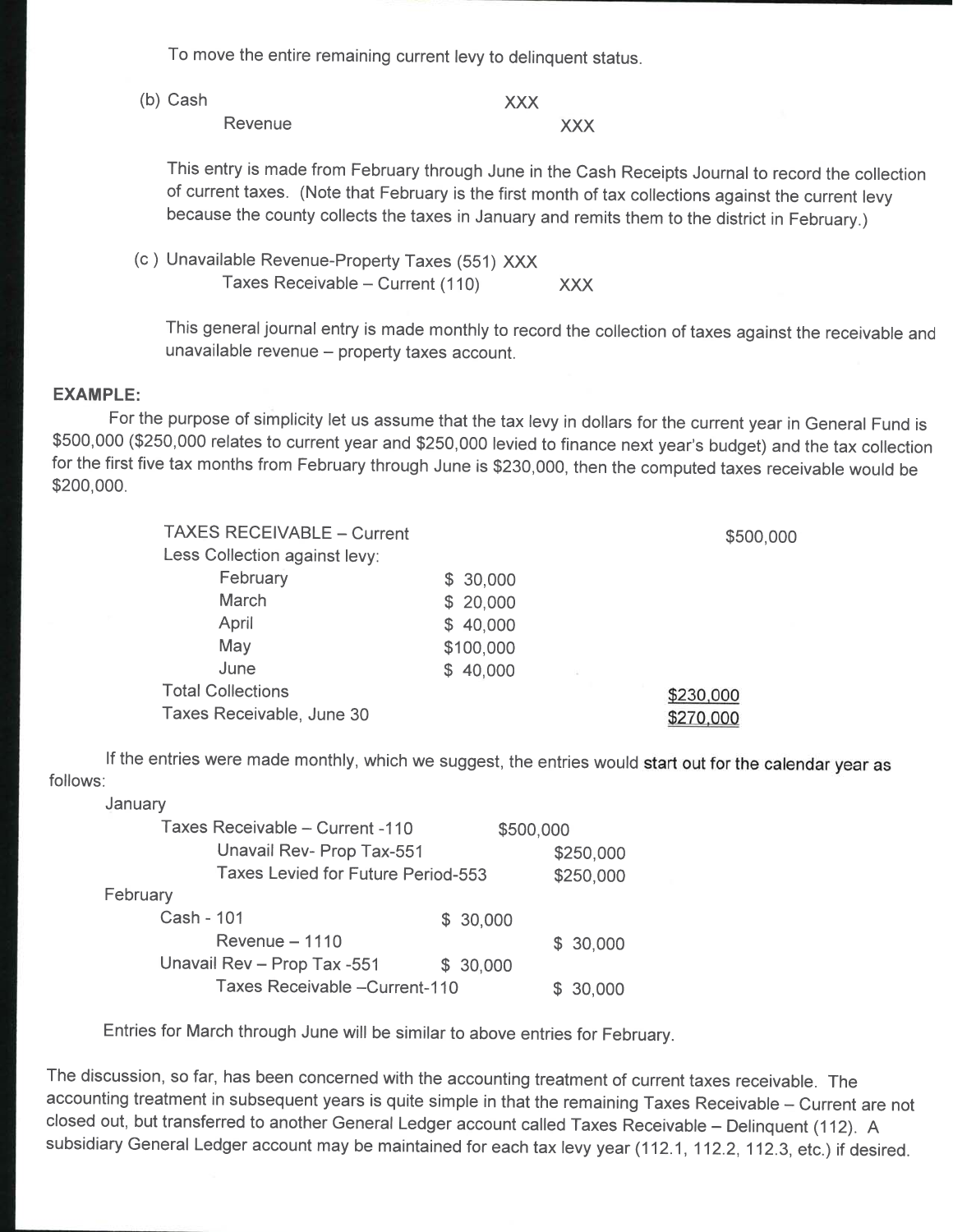### **EXAMPLE:**

Let's assume at December 31, the balance in the General Ledger account for Taxes Receivable - Current was \$10,000, the entry to transfer this balance would be:

> \$10,000 Taxes Receivable - Delinquent -112 \$10,000 Taxes Receivable - Current 110

Notice that nothing has changed as far as total taxes receivable is concerned. From here on, the treatment of collections is the same for current year tax collections in that the following entries would be made:

| <b>Cash 101</b>                        | <b>SXXX</b> |              |
|----------------------------------------|-------------|--------------|
| Revenue-Delinguent Taxes 1120          |             | <b>SXXX</b>  |
|                                        |             |              |
| Unavailable Rev - Property Taxes 551   | \$XXX       |              |
| <b>Taxes Receivable-Delinguent 112</b> |             | <b>\$XXX</b> |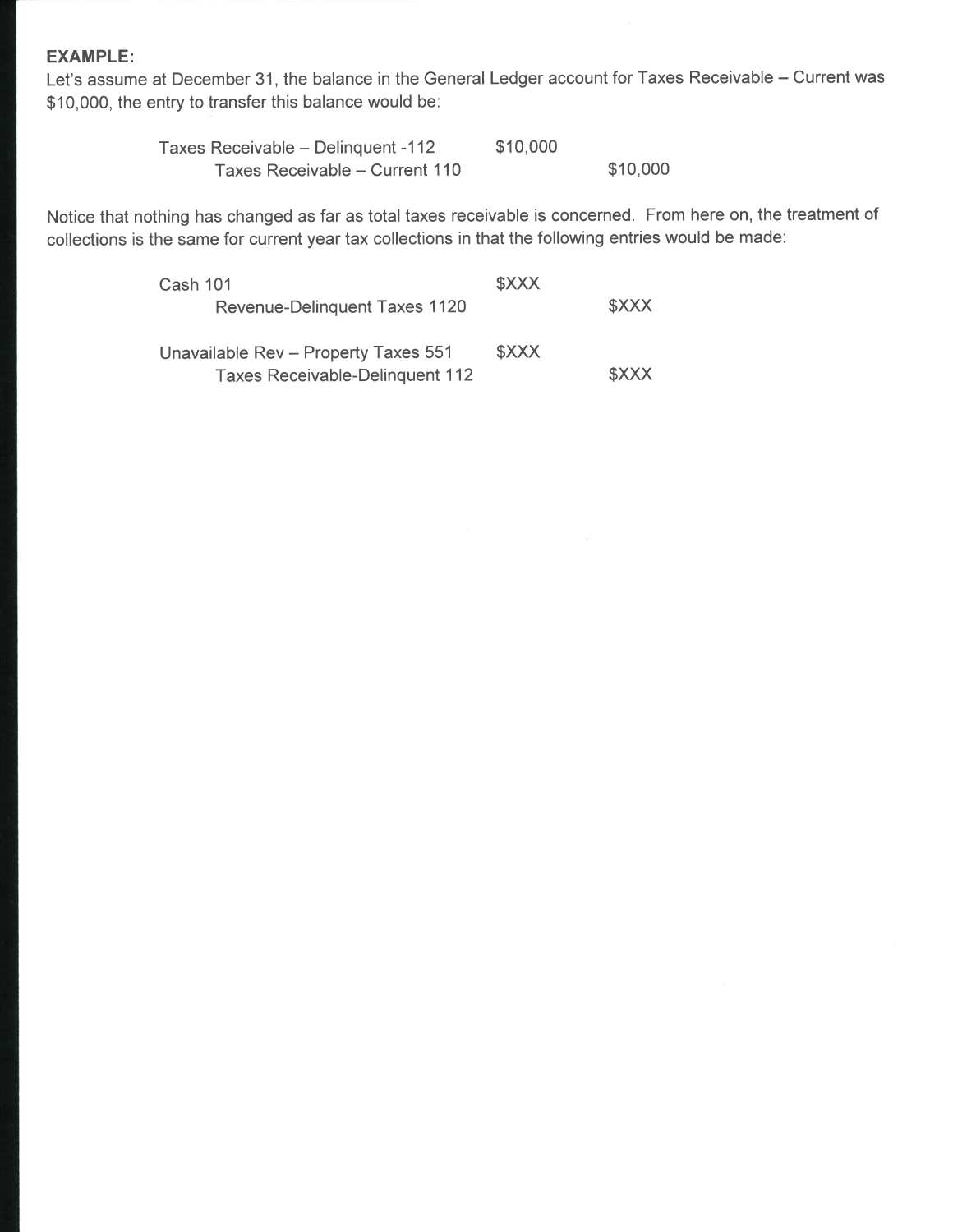# Pay 2016 Valuations

|        |                             | Taxable             | Taxable             |               | <b>Taxable</b>             | <b>Taxable</b> | Taxable             | Taxable             |             |
|--------|-----------------------------|---------------------|---------------------|---------------|----------------------------|----------------|---------------------|---------------------|-------------|
|        |                             | <b>Local Effort</b> | <b>Local Effort</b> |               |                            |                | <b>Local Effort</b> | <b>Local Effort</b> |             |
|        |                             | ag_val              | oo val              |               | m val                      | m oo val       | oth val             | util val            |             |
|        | <b>SAMPLE DISTRICT</b>      | $$211,540,199$ \\$  |                     | 28,005,929 \$ | 481,213 \$                 | 751,144 \$     | 16,635,233 \$       | 3,866,364           | 261,280,082 |
|        |                             |                     |                     |               |                            |                |                     |                     |             |
|        | <b>GENERAL FUND</b>         |                     | Pay 2016 Max Levies |               | <b>Total Current Taxes</b> |                |                     |                     |             |
|        | <b>Total Ag</b>             | $$211,540,199$ \$   |                     | 1.568         | 331,695                    |                |                     |                     |             |
|        | <b>Total Owner Occupied</b> | 28,757,073 \$       |                     | 4.075 \$      | 117,185                    |                |                     |                     |             |
|        | Total Non-Ag                | $$20,982,810$ \$    |                     | $8.727$ \$    | 183,117                    |                |                     |                     |             |
| Step 1 |                             | \$261,280,082       |                     |               | 631,997                    |                |                     |                     |             |

|                   | Pay 2016 | <b>First Half</b> | 315,999 |
|-------------------|----------|-------------------|---------|
|                   | Pay 2016 | Second Half       | 315,998 |
| Step <sub>2</sub> |          | <b>TOTAL</b>      | 631,997 |

## **Step 3 BEFORE making any NEW tax receivable entries for 2016:**

#### **Make sure that the balance sheet account 553 = \$0**

If there is any balance remaining in 553 -- move to 551

To move balance of 553 to 551

| <b>DEBIT</b> | Taxes Levied for Future Periods - 553      | \$XX |
|--------------|--------------------------------------------|------|
| CREDIT       | Unavailable Revenue - Property Taxes - 551 | \$XX |